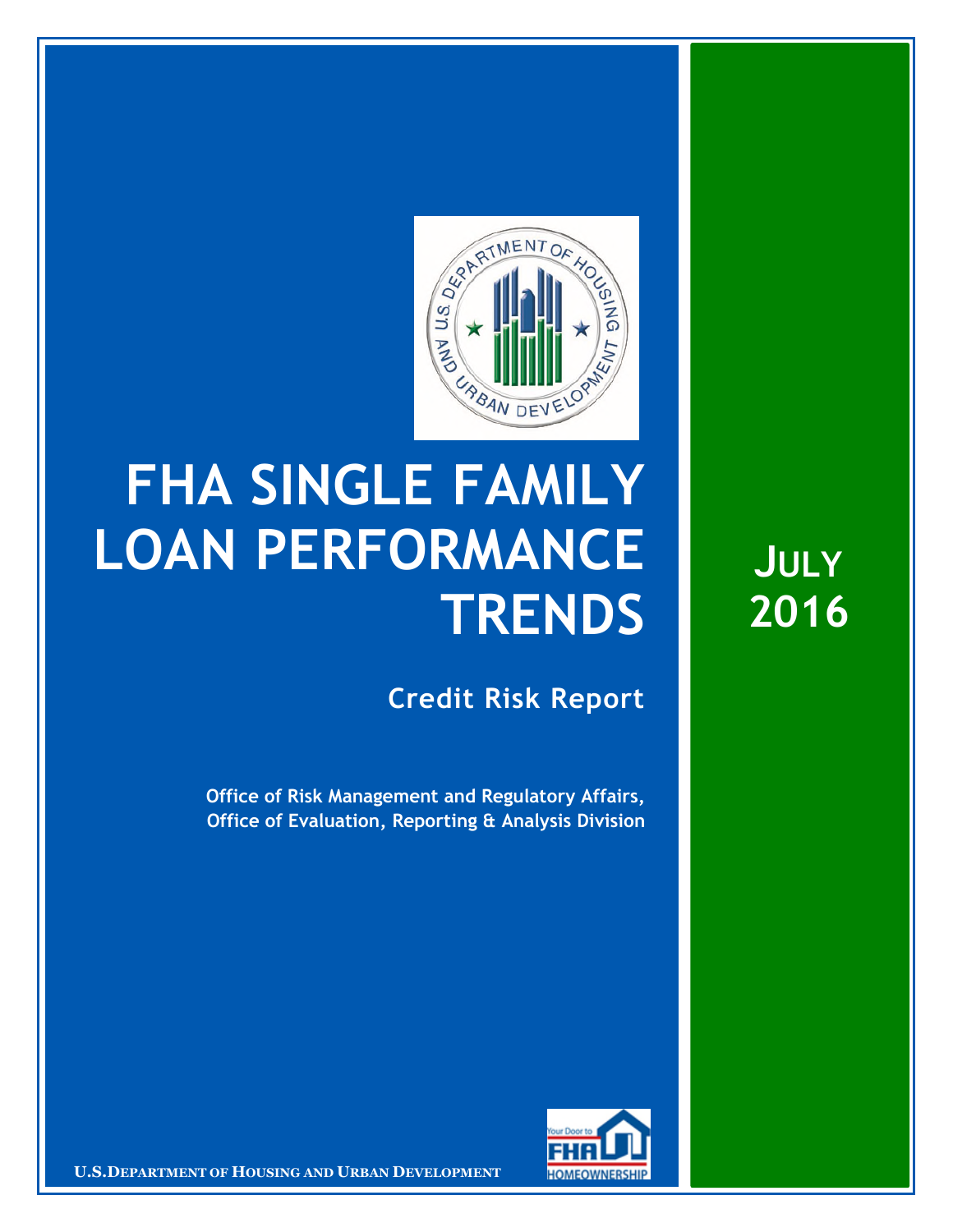## Table of Contents

## Table of Figures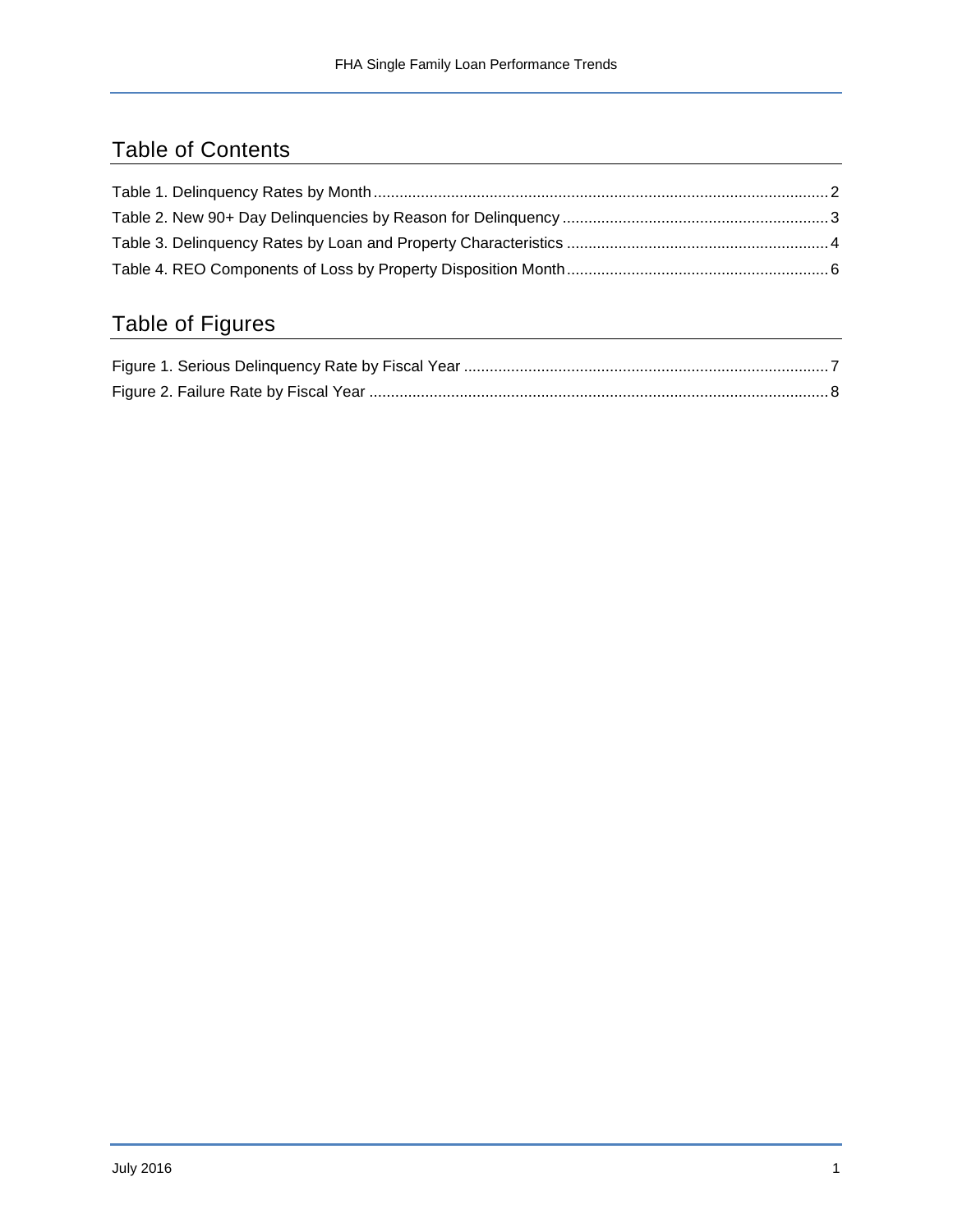<span id="page-2-0"></span>

|                                | Active<br>Insurance in |        | Delinquency Rates <sup>a</sup> (%) |        | Exceptions <sup>b</sup> (%) | Serious    |                       |  |  |  |  |
|--------------------------------|------------------------|--------|------------------------------------|--------|-----------------------------|------------|-----------------------|--|--|--|--|
|                                | Force                  |        |                                    |        | In.                         | In         | Delinquency           |  |  |  |  |
| Month                          | (EOM)                  | 30-day | 60-day                             | 90-day | Foreclosure                 | Bankruptcy | Rate <sup>c</sup> (%) |  |  |  |  |
| <b>Non-Seasonally Adjusted</b> |                        |        |                                    |        |                             |            |                       |  |  |  |  |
| Jul 2015                       | 7,699,352              | 3.97   | 1.45                               | 3.02   | 1.85                        | 0.88       | 5.75                  |  |  |  |  |
| Aug                            | 7,723,992              | 4.58   | 1.60                               | 3.09   | 1.91                        | 0.91       | 5.91                  |  |  |  |  |
| Sep                            | 7,742,143              | 4.63   | 1.64                               | 3.07   | 1.87                        | 0.92       | 5.86                  |  |  |  |  |
| Oct                            | 7,765,800              | 4.66   | 1.64                               | 3.02   | 1.85                        | 0.92       | 5.79                  |  |  |  |  |
| Nov                            | 7,780,970              | 4.77   | 1.67                               | 3.07   | 1.84                        | 0.92       | 5.82                  |  |  |  |  |
| Dec                            | 7,779,458              | 4.70   | 1.68                               | 3.04   | 1.85                        | 0.90       | 5.79                  |  |  |  |  |
| Jan 2016                       | 7,797,476              | 5.10   | 1.78                               | 3.07   | 1.81                        | 0.91       | 5.80                  |  |  |  |  |
| Feb                            | 7,809,458              | 4.14   | 1.50                               | 2.88   | 1.78                        | 0.89       | 5.55                  |  |  |  |  |
| Mar                            | 7,809,260              | 3.72   | 1.32                               | 2.76   | 1.68                        | 0.87       | 5.31                  |  |  |  |  |
| Apr                            | 7,810,381              | 4.08   | 1.30                               | 2.60   | 1.67                        | 0.88       | 5.16                  |  |  |  |  |
| May                            | 7,813,695              | 4.21   | 1.37                               | 2.57   | 1.63                        | 0.87       | 5.07                  |  |  |  |  |
| Jun                            | 7,814,304              | 4.38   | 1.46                               | 2.50   | 1.62                        | 0.89       | 5.02                  |  |  |  |  |
| Jul                            | 7,824,682              | 4.74   | 1.52                               | 2.50   | 1.59                        | 0.87       | 4.96                  |  |  |  |  |
|                                |                        |        | <b>Seasonally Adjusted</b>         |        |                             |            |                       |  |  |  |  |
| <b>Jul 2015</b>                | 7,699,352              | 4.18   | 1.47                               | 3.21   | 1.90                        | 0.89       | 6.00                  |  |  |  |  |
| Aug                            | 7,723,992              | 4.37   | 1.58                               | 3.24   | 2.00                        | 0.96       | 6.20                  |  |  |  |  |
| Sep                            | 7,742,143              | 4.31   | 1.52                               | 3.13   | 1.93                        | 0.93       | 6.00                  |  |  |  |  |
| Oct                            | 7,765,800              | 4.66   | 1.56                               | 3.01   | 1.88                        | 0.88       | 5.76                  |  |  |  |  |
| Nov                            | 7,780,970              | 4.50   | 1.55                               | 2.88   | 1.87                        | 0.88       | 5.62                  |  |  |  |  |
| Dec                            | 7,779,458              | 4.36   | 1.50                               | 2.78   | 1.85                        | 0.87       | 5.50                  |  |  |  |  |
| Jan 2016                       | 7,797,476              | 4.88   | 1.59                               | 2.74   | 1.79                        | 0.89       | 5.42                  |  |  |  |  |
| Feb                            | 7,809,458              | 4.45   | 1.62                               | 2.72   | 1.74                        | 0.88       | 5.34                  |  |  |  |  |
| Mar                            | 7,809,260              | 4.22   | 1.57                               | 2.82   | 1.61                        | 0.90       | 5.33                  |  |  |  |  |
| Apr                            | 7,810,381              | 4.35   | 1.47                               | 2.78   | 1.58                        | 0.90       | 5.26                  |  |  |  |  |
| May                            | 7,813,695              | 4.23   | 1.46                               | 2.76   | 1.59                        | 0.88       | 5.23                  |  |  |  |  |
| Jun                            | 7,814,304              | 4.42   | 1.52                               | 2.69   | 1.66                        | 0.91       | 5.26                  |  |  |  |  |
| Jul                            | 7,824,682              | 4.98   | 1.54                               | 2.65   | 1.63                        | 0.89       | 5.17                  |  |  |  |  |

<span id="page-2-1"></span>

EOM = end of month.

<sup>a</sup>The 90-day category includes all loans that are at least 3 months delinquent excluding those loans in foreclosure or bankruptcy processing. Included in the delinquency counts are loans under active consideration for loss mitigation foreclosure avoidance.

<sup>b</sup> Exceptions are counted separately from delinquencies, regardless of the length of the delinquency period.

<sup>c</sup> Serious delinquency rates are the sum of 90-day delinquencies plus in-foreclosures and in-bankruptcies.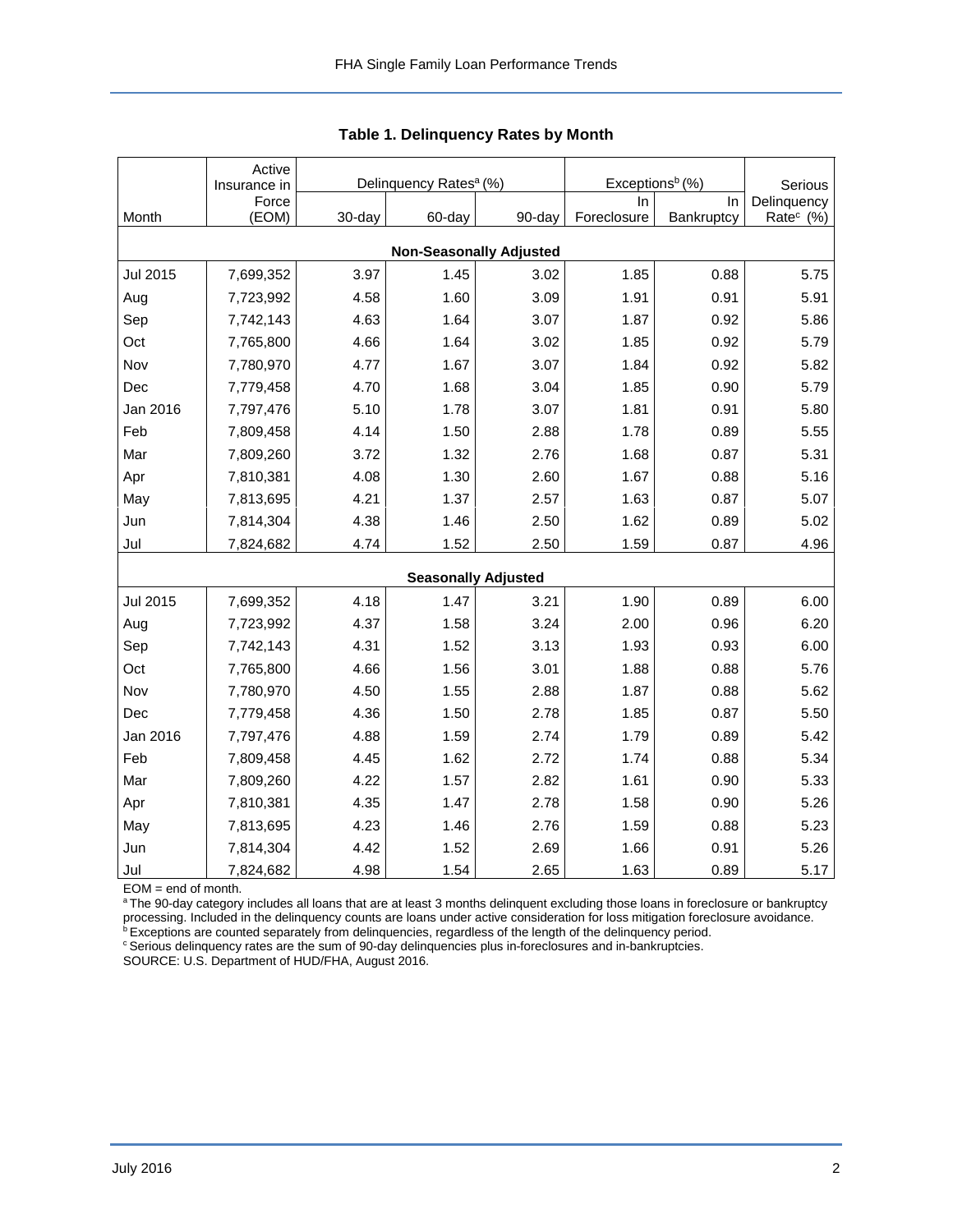<span id="page-3-0"></span>

|                                   |                              | Share by Reason for Delinquency (%) |            |                          |                                     |                                |               |                    |  |  |  |
|-----------------------------------|------------------------------|-------------------------------------|------------|--------------------------|-------------------------------------|--------------------------------|---------------|--------------------|--|--|--|
|                                   |                              |                                     |            |                          | Death or<br>Illness of<br>Principal |                                |               |                    |  |  |  |
| <b>Fiscal Year</b><br>and Quarter | New 90+ Day<br>Delinquencies | Reduction<br>of Income              | Unemployed | Excessive<br>Obligations | <b>Borrower</b><br>or Family        | Marital<br><b>Difficulties</b> | No<br>Contact | Other <sup>a</sup> |  |  |  |
| 2011 Q1                           | 133,712                      | 37.76                               | 9.79       | 16.45                    | 9.50                                | 4.54                           | 12.71         | 9.24               |  |  |  |
| 2011 Q2                           | 117,915                      | 37.36                               | 10.43      | 16.12                    | 10.21                               | 4.44                           | 11.74         | 9.70               |  |  |  |
| 2011 Q3                           | 99,259                       | 36.68                               | 10.60      | 16.56                    | 10.81                               | 4.77                           | 10.44         | 10.13              |  |  |  |
| 2011 Q4                           | 133,834                      | 37.27                               | 10.49      | 17.63                    | 11.15                               | 4.73                           | 8.91          | 9.83               |  |  |  |
| 2012 Q1                           | 158,096                      | 36.46                               | 9.73       | 19.21                    | 11.37                               | 4.44                           | 8.85          | 9.95               |  |  |  |
| 2012 Q2                           | 114,763                      | 36.96                               | 10.28      | 17.67                    | 11.76                               | 4.70                           | 8.00          | 10.62              |  |  |  |
| 2012 Q3                           | 101,470                      | 36.64                               | 10.10      | 17.52                    | 12.33                               | 4.86                           | 7.57          | 10.99              |  |  |  |
| 2012 Q4                           | 125,201                      | 36.26                               | 9.93       | 18.13                    | 12.67                               | 4.53                           | 7.35          | 11.13              |  |  |  |
| 2013 Q1                           | 124,360                      | 35.40                               | 9.74       | 18.36                    | 13.09                               | 4.59                           | 7.19          | 11.63              |  |  |  |
| 2013 Q2                           | 104,166                      | 34.66                               | 9.76       | 17.73                    | 13.63                               | 4.29                           | 7.22          | 12.72              |  |  |  |
| 2013 Q3                           | 86,810                       | 34.69                               | 9.41       | 17.80                    | 14.08                               | 4.31                           | 7.28          | 12.43              |  |  |  |
| 2013 Q4                           | 105,091                      | 34.40                               | 9.72       | 18.48                    | 14.70                               | 4.24                           | 7.55          | 10.92              |  |  |  |
| 2014 Q1                           | 112,099                      | 34.94                               | 9.57       | 20.65                    | 12.16                               | 4.11                           | 7.91          | 10.66              |  |  |  |
| 2014 Q2                           | 93,187                       | 33.30                               | 9.74       | 19.89                    | 11.32                               | 3.57                           | 10.60         | 11.57              |  |  |  |
| 2014 Q3                           | 80,882                       | 32.12                               | 9.41       | 20.36                    | 11.46                               | 3.66                           | 11.09         | 11.88              |  |  |  |
| 2014 Q4                           | 101,853                      | 31.59                               | 9.10       | 21.41                    | 11.96                               | 3.69                           | 10.75         | 11.51              |  |  |  |
| 2015 Q1                           | 106,665                      | 30.98                               | 8.63       | 22.20                    | 12.23                               | 3.76                           | 10.96         | 11.24              |  |  |  |
| 2015 Q2                           | 82,868                       | 31.36                               | 9.07       | 21.74                    | 12.43                               | 3.84                           | 10.23         | 11.34              |  |  |  |
| 2015 Q3                           | 71,869                       | 30.05                               | 8.36       | 21.50                    | 12.33                               | 3.72                           | 12.10         | 11.94              |  |  |  |
| 2015 Q4                           | 88,268                       | 29.00                               | 8.18       | 22.60                    | 12.18                               | 3.46                           | 11.13         | 13.45              |  |  |  |
| 2016 Q1                           | 92,612                       | 28.04                               | 7.84       | 22.44                    | 11.81                               | 3.43                           | 11.37         | 15.07              |  |  |  |
| 2016 Q2                           | 78,982                       | 27.52                               | 8.29       | 21.98                    | 12.37                               | 3.58                           | 11.70         | 14.55              |  |  |  |
| 2016 Q3                           | 66,500                       | 26.61                               | 8.61       | 22.48                    | 12.71                               | 3.57                           | 12.03         | 13.98              |  |  |  |
| 2016 Q4-Jul                       | 27,171                       | 25.85                               | 8.31       | 21.96                    | 11.71                               | 3.22                           | 13.28         | 15.67              |  |  |  |

<span id="page-3-1"></span>**Table 2. New 90+ Day Delinquencies by Reason for Delinquency** 

a Includes abandonment of property, distant employment transfer, neighborhood problems, property problems, inability to sell or rent property, military service, business failure, casualty loss, energy-environment cost, servicing problems, payment adjustment, payment dispute, and transfer of ownership pending fraud and incarceration.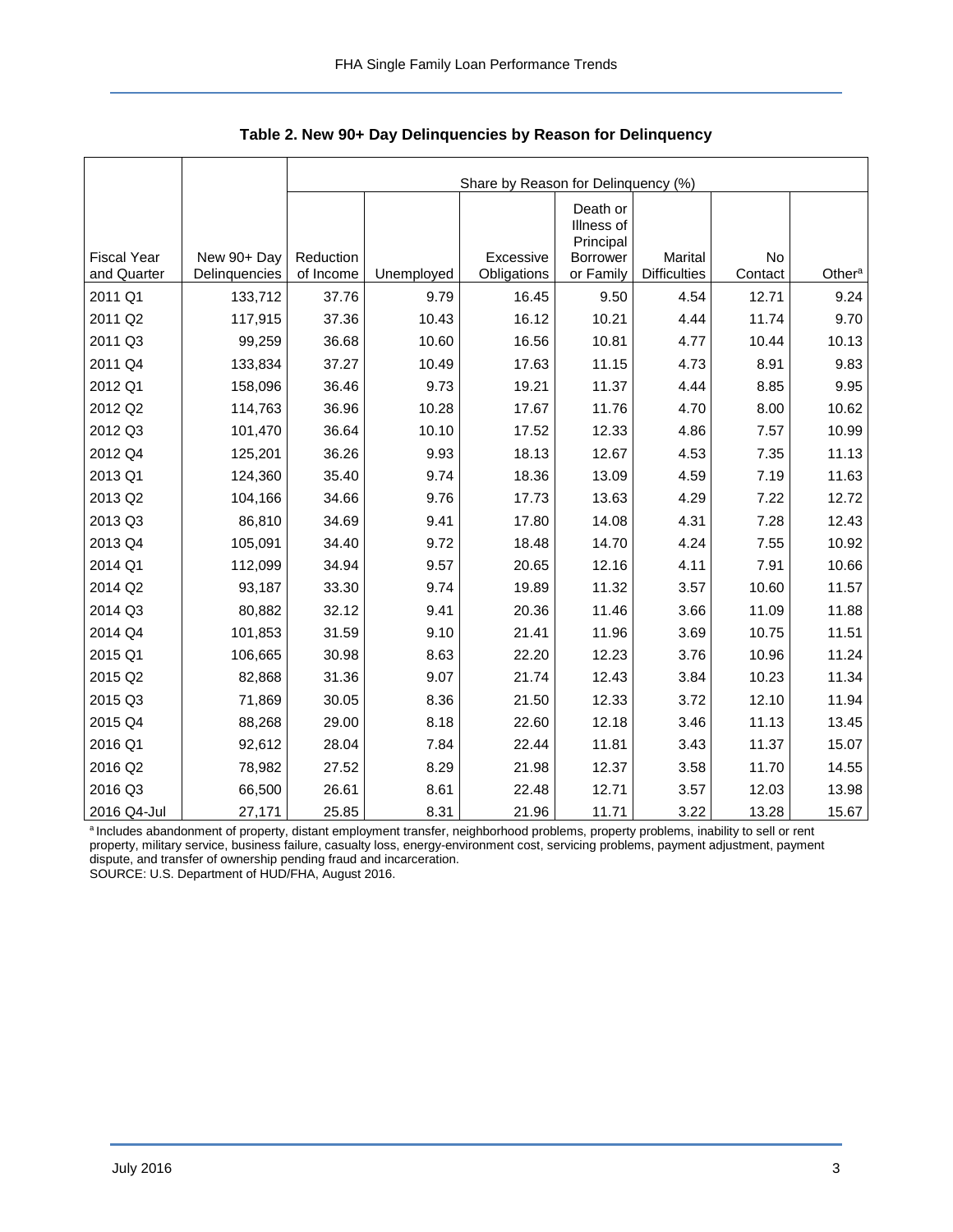<span id="page-4-0"></span>

|                                    |                                   | Rates of Active Loan Counts (%) |        |         |            |                   |                  |                                  |  |  |  |
|------------------------------------|-----------------------------------|---------------------------------|--------|---------|------------|-------------------|------------------|----------------------------------|--|--|--|
|                                    |                                   |                                 |        | Serious |            |                   |                  |                                  |  |  |  |
|                                    | <b>IIF</b><br>Shares <sup>a</sup> | All Past<br>Due <sup>b</sup>    | 30-Day | 60-Day  | $90 + Day$ | In<br>Foreclosure | In<br>Bankruptcy | Delinquency<br>Rate <sup>c</sup> |  |  |  |
| <b>Loan Purpose</b>                |                                   |                                 |        |         |            |                   |                  |                                  |  |  |  |
| All Active Loans                   | 7,824,682                         | 11.22                           | 4.74   | 1.52    | 2.50       | 1.59              | 0.87             | 4.96                             |  |  |  |
| Purchase                           | 65.65                             | 11.98                           | 5.16   | 1.72    | 2.68       | 1.53              | 0.89             | 5.10                             |  |  |  |
| Refinance                          | 34.35                             | 9.77                            | 3.94   | 1.14    | 2.15       | 1.70              | 0.84             | 4.68                             |  |  |  |
| Refinance                          |                                   |                                 |        |         |            |                   |                  |                                  |  |  |  |
| <b>Refinance Loans</b>             | 2,687,749                         | 9.77                            | 3.94   | 1.14    | 2.15       | 1.70              | 0.84             | 4.68                             |  |  |  |
| Conventional                       | 33.41                             | 12.35                           | 4.65   | 1.40    | 2.79       | 2.42              | 1.09             | 6.30                             |  |  |  |
| No Cash Out                        | 22.53                             | 11.65                           | 4.47   | 1.33    | 2.62       | 2.18              | 1.04             | 5.84                             |  |  |  |
| Cash Out                           | 10.88                             | 13.81                           | 5.02   | 1.55    | 3.13       | 2.90              | 1.20             | 7.24                             |  |  |  |
| <b>FHA</b>                         | 9.10                              | 8.08                            | 3.49   | 0.98    | 1.68       | 1.22              | 0.71             | 3.61                             |  |  |  |
| No Cash Out                        | 6.08                              | 7.33                            | 3.24   | 0.88    | 1.52       | 1.03              | 0.67             | 3.21                             |  |  |  |
| Cash Out                           | 3.02                              | 9.57                            | 3.98   | 1.18    | 2.02       | 1.59              | 0.80             | 4.41                             |  |  |  |
| Streamline                         | 57.49                             | 8.53                            | 3.60   | 1.02    | 1.85       | 1.36              | 0.71             | 3.92                             |  |  |  |
| Credit Score Ranged                |                                   |                                 |        |         |            |                   |                  |                                  |  |  |  |
| Loans with Credit Scores 5,677,908 |                                   | 10.74                           | 4.58   | 1.47    | 2.43       | 1.46              | 0.81             | 4.69                             |  |  |  |
| < 500                              | 0.17                              | 35.60                           | 9.80   | 4.72    | 10.35      | 6.82              | 3.90             | 21.07                            |  |  |  |
| 500-579                            | 2.46                              | 35.46                           | 12.02  | 4.68    | 9.25       | 6.02              | 3.49             | 18.76                            |  |  |  |
| 580-619                            | 6.89                              | 25.58                           | 9.77   | 3.55    | 6.15       | 3.94              | 2.17             | 12.26                            |  |  |  |
| 620-659                            | 28.90                             | 15.51                           | 6.87   | 2.22    | 3.47       | 1.80              | 1.15             | 6.42                             |  |  |  |
| 660-719                            | 38.83                             | 7.41                            | 3.38   | 0.98    | 1.58       | 0.98              | 0.49             | 3.05                             |  |  |  |
| 720-850                            | 22.76                             | 3.01                            | 1.29   | 0.34    | 0.64       | 0.54              | 0.20             | 1.38                             |  |  |  |
| <b>Fiscal Year Cohort</b>          |                                   |                                 |        |         |            |                   |                  |                                  |  |  |  |
| <b>All Cohorts</b>                 | 7,824,682                         | 11.22                           | 4.74   | 1.52    | 2.50       | 1.59              | 0.87             | 4.96                             |  |  |  |
| pre-2004                           | 9.86                              | 17.55                           | 7.33   | 2.56    | 3.66       | 2.53              | 1.47             | 7.65                             |  |  |  |
| 2004                               | 2.51                              | 18.52                           | 7.42   | 2.58    | 3.88       | 2.99              | 1.64             | 8.51                             |  |  |  |
| 2005                               | 1.80                              | 21.11                           | 8.00   | 2.95    | 4.67       | 3.60              | 1.88             | 10.16                            |  |  |  |
| 2006                               | 1.43                              | 25.06                           | 8.69   | 3.36    | 5.95       | 4.78              | 2.29             | 13.02                            |  |  |  |
| 2007                               | 1.39                              | 29.47                           | 9.38   | 3.66    | 7.48       | 6.20              | 2.75             | 16.43                            |  |  |  |
| 2008                               | 3.35                              | 29.84                           | 9.52   | 3.49    | 7.65       | 6.38              | 2.80             | 16.83                            |  |  |  |
| 2009                               | 7.62                              | 18.84                           | 6.67   | 2.36    | 4.49       | 3.60              | 1.71             | 9.80                             |  |  |  |
| 2010                               | 9.87                              | 12.61                           | 5.01   | 1.66    | 2.95       | 1.90              | 1.08             | 5.93                             |  |  |  |
| 2011                               | 7.91                              | 10.24                           | 4.33   | 1.41    | 2.33       | 1.33              | 0.85             | 4.51                             |  |  |  |
| 2012                               | 9.51                              | 8.55                            | 3.90   | 1.17    | 1.87       | 0.92              | 0.68             | 3.47                             |  |  |  |
| 2013                               | 12.85                             | 6.93                            | 3.36   | 0.93    | 1.48       | 0.69              | 0.47             | 2.64                             |  |  |  |
| 2014                               | 6.70                              | 9.92                            | 4.87   | 1.40    | 2.31       | 0.83              | 0.51             | 3.65                             |  |  |  |
| 2015                               | 12.46                             | 5.96                            | 3.44   | 0.92    | 1.17       | 0.26              | 0.17             | 1.60                             |  |  |  |
| 2016                               | 12.73                             | 2.13                            | 1.62   | 0.30    | 0.18       | 0.01              | 0.02             | 0.21                             |  |  |  |

## <span id="page-4-1"></span>**Table 3. Delinquency Rates by Loan and Property Characteristics**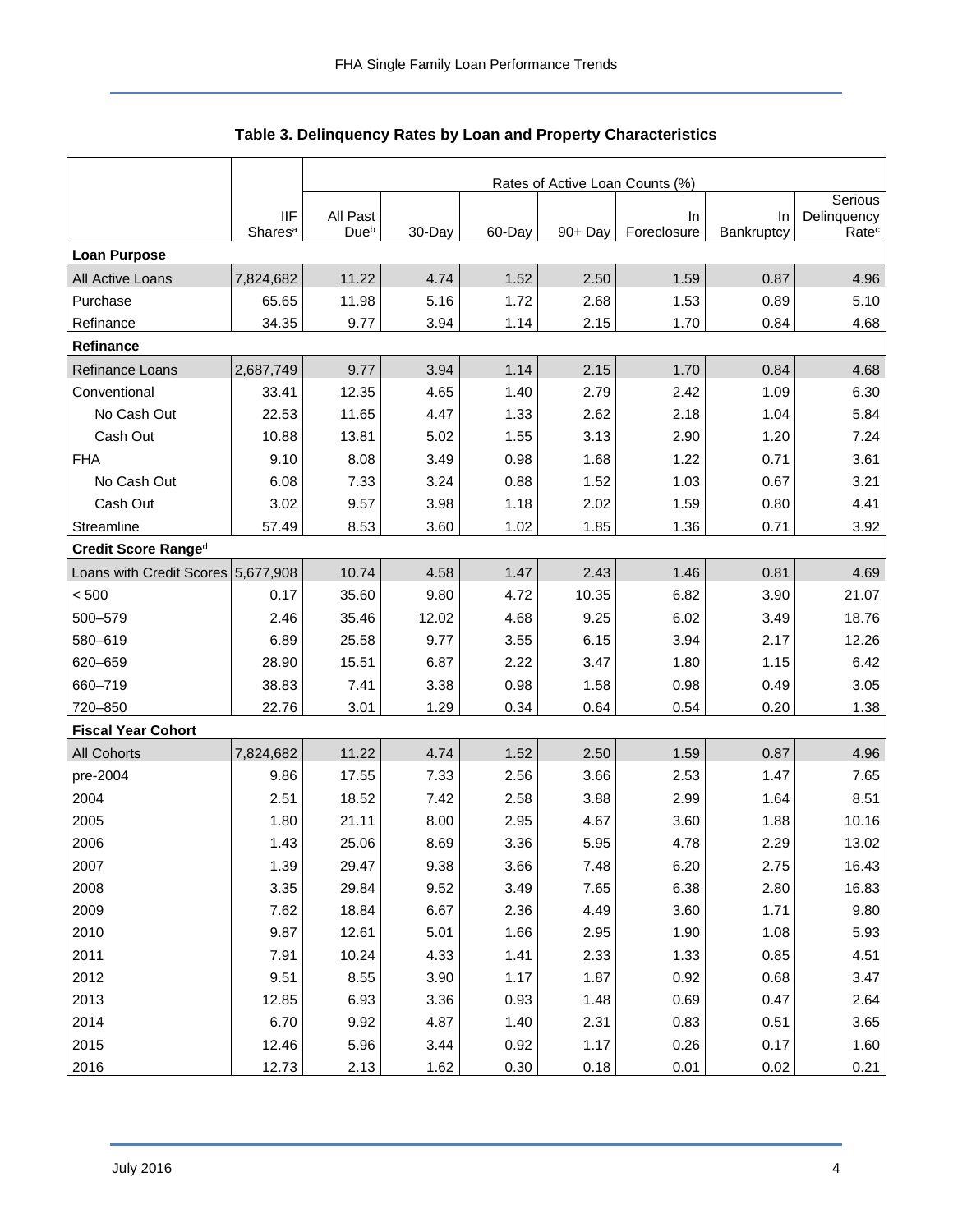|                                                    |                     | Rates of Active Loan Counts (%) |         |        |            |             |            |                   |  |  |  |  |
|----------------------------------------------------|---------------------|---------------------------------|---------|--------|------------|-------------|------------|-------------------|--|--|--|--|
|                                                    |                     |                                 | Serious |        |            |             |            |                   |  |  |  |  |
|                                                    | <b>IIF</b>          | All Past                        |         |        |            | In.         | <b>In</b>  | Delinquency       |  |  |  |  |
|                                                    | Shares <sup>a</sup> | Due <sup>b</sup>                | 30-Day  | 60-Day | $90 + Day$ | Foreclosure | Bankruptcy | Rate <sup>c</sup> |  |  |  |  |
| Loan Amount at Origination (\$ thousands)          |                     |                                 |         |        |            |             |            |                   |  |  |  |  |
| All Loan Amounts                                   | 7,824,682           | 11.22                           | 4.74    | 1.52   | 2.50       | 1.59        | 0.87       | 4.96              |  |  |  |  |
| < 50                                               | 3.70                | 13.66                           | 5.87    | 1.93   | 2.64       | 2.21        | 1.01       | 5.86              |  |  |  |  |
| $50 - 99$                                          | 25.01               | 13.02                           | 5.54    | 1.83   | 2.63       | 1.95        | 1.07       | 5.64              |  |  |  |  |
| 100-149                                            | 29.10               | 11.54                           | 4.91    | 1.59   | 2.55       | 1.51        | 0.98       | 5.03              |  |  |  |  |
| 150-199                                            | 19.38               | 10.27                           | 4.37    | 1.37   | 2.39       | 1.35        | 0.78       | 4.52              |  |  |  |  |
| 200-249                                            | 10.56               | 9.37                            | 3.92    | 1.20   | 2.27       | 1.34        | 0.63       | 4.25              |  |  |  |  |
| 250-399                                            | 10.17               | 9.40                            | 3.74    | 1.15   | 2.46       | 1.49        | 0.56       | 4.51              |  |  |  |  |
| 400-499                                            | 1.28                | 8.42                            | 3.18    | 0.96   | 2.43       | 1.41        | 0.44       | 4.28              |  |  |  |  |
| >499                                               | 0.80                | 7.00                            | 2.58    | 0.76   | 2.13       | 1.22        | 0.32       | 3.66              |  |  |  |  |
| <b>Property Type</b>                               |                     |                                 |         |        |            |             |            |                   |  |  |  |  |
| All Property Types                                 | 7,824,682           | 11.22                           | 4.74    | 1.52   | 2.50       | 1.59        | 0.87       | 4.96              |  |  |  |  |
| Detached                                           | 86.54               | 11.12                           | 4.80    | 1.53   | 2.45       | 1.46        | 0.88       | 4.79              |  |  |  |  |
| Manufactured Housing                               | 3.11                | 15.60                           | 5.74    | 1.88   | 3.28       | 3.42        | 1.28       | 7.98              |  |  |  |  |
| 2-4 Units                                          | 1.94                | 12.03                           | 3.68    | 1.16   | 3.04       | 3.54        | 0.61       | 7.19              |  |  |  |  |
| Condo                                              | 3.74                | 8.24                            | 2.98    | 0.96   | 1.96       | 1.72        | 0.61       | 4.30              |  |  |  |  |
| Townhouse                                          | 4.66                | 12.24                           | 4.80    | 1.67   | 3.06       | 1.93        | 0.78       | 5.77              |  |  |  |  |
| <b>Purchase Loan Type</b>                          |                     |                                 |         |        |            |             |            |                   |  |  |  |  |
| All Purchase Loans                                 | 5,134,635           | 11.98                           | 5.16    | 1.72   | 2.68       | 1.53        | 0.89       | 5.10              |  |  |  |  |
| Repeat                                             | 19.56               | 9.68                            | 4.32    | 1.31   | 2.03       | 1.27        | 0.75       | 4.05              |  |  |  |  |
| First-time                                         | 80.44               | 12.53                           | 5.36    | 1.81   | 2.84       | 1.60        | 0.92       | 5.36              |  |  |  |  |
| <b>Seller-Funded Down Payment Assistance (DPA)</b> |                     |                                 |         |        |            |             |            |                   |  |  |  |  |
| All Sources of Funds                               | 7,824,682           | 11.22                           | 4.74    | 1.52   | 2.50       | 1.59        | 0.87       | 4.96              |  |  |  |  |
| Non-DPA                                            | 97.10               | 10.76                           | 4.60    | 1.46   | 2.38       | 1.51        | 0.81       | 4.70              |  |  |  |  |
| <b>DPA</b>                                         | 2.90                | 26.73                           | 9.27    | 3.64   | 6.55       | 4.41        | 2.86       | 13.82             |  |  |  |  |

**Table 3. Delinquency Rates by Loan and Property Characteristics** 

IIF = insurance in force.

<sup>a</sup>For each subpanel, the loan shares sum to 100. However, in some of the subpanels, the total loans in the analysis do not sum to 100 of IIF. For example, the IIF shares for refinance loans sum to 100 of refinance loans. Streamline refinance loans are not included in the Credit Score Range analysis; the IIF shares in that panel, add to 100 of fully-underwritten loans.

<sup>b</sup> Includes all loans 30 or more days past due, including those in bankruptcy or foreclosure.

 $\degree$  Includes all loans 90 days past due plus all in-bankruptcy and in-foreclosure cases.

<sup>d</sup> Credit score reporting began in May 2004 but was not mandatory until July 2008. Streamline refinance loans do not require credit score reporting.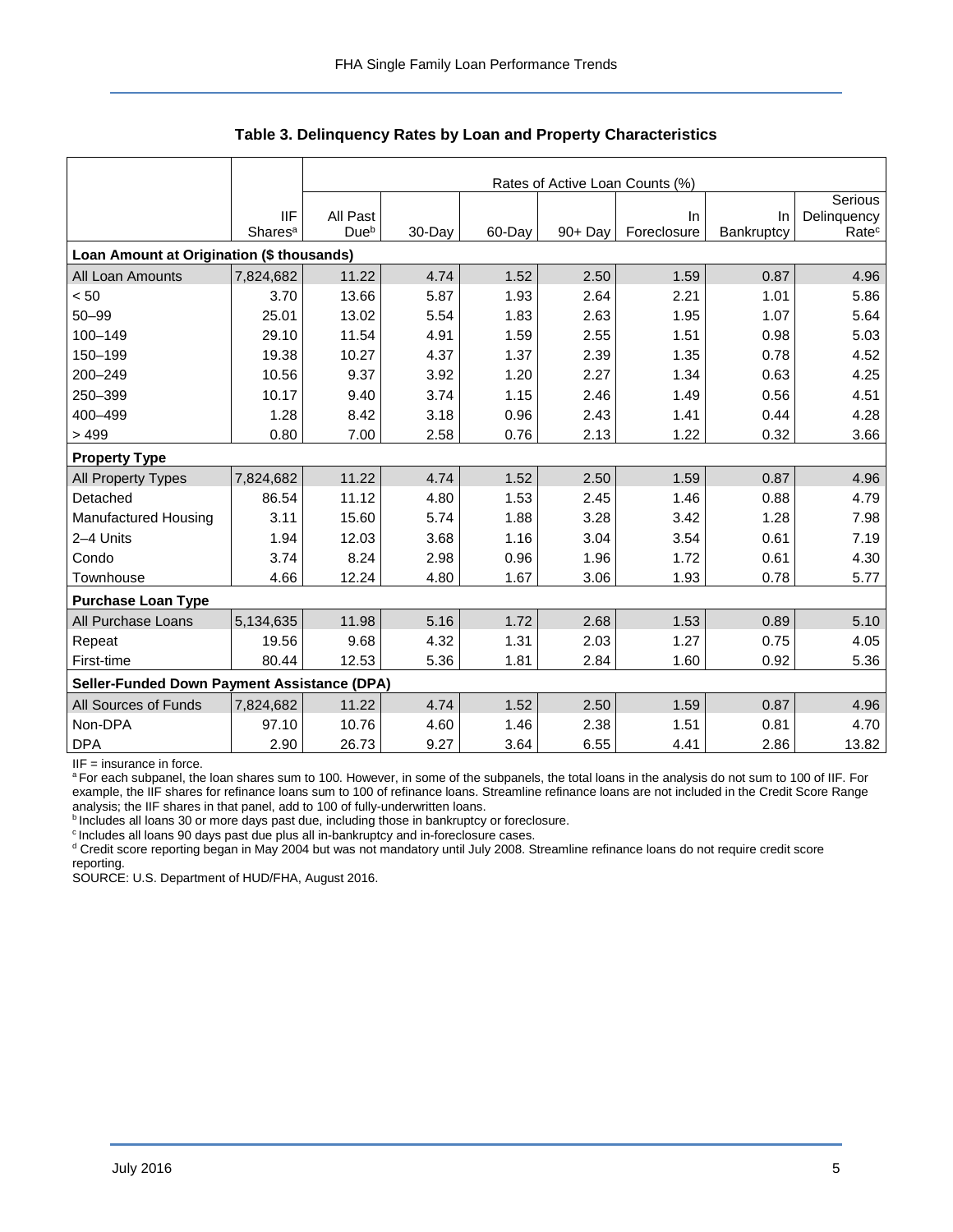<span id="page-6-0"></span>

|                                                         | 2016    |         |         |         |         |                               | 2015    |         |         |         |         |         |         |
|---------------------------------------------------------|---------|---------|---------|---------|---------|-------------------------------|---------|---------|---------|---------|---------|---------|---------|
| <b>Disposition Month</b>                                | Jun     | May     | Apr     | Mar     | Feb     | Jan                           | Dec     | Nov     | Oct     | Sep     | Aug     | Jul     | Jun     |
| Loss Components as Percentage of Defaulted Loan Balance |         |         |         |         |         |                               |         |         |         |         |         |         |         |
| Claim Expenses <sup>a</sup>                             | 13.08   | 14.34   | 14.43   | 14.72   | 14.41   | 14.12                         | 13.89   | 14.26   | 14.61   | 13.97   | 14.13   | 13.94   | 13.70   |
| Holding Costs <sup>b</sup>                              | 4.88    | 5.64    | 5.73    | 5.72    | 5.81    | 5.92                          | 6.06    | 6.01    | 6.01    | 5.97    | 6.01    | 5.96    | 5.90    |
| Loss on Collateral <sup>c</sup>                         | 27.53   | 30.46   | 32.33   | 34.72   | 34.47   | 34.61                         | 34.85   | 35.38   | 33.99   | 34.39   | 32.79   | 32.49   | 32.36   |
| Sales Expense                                           | 4.69    | 4.50    | 4.36    | 4.41    | 4.42    | 4.34                          | 4.29    | 4.29    | 4.37    | 4.32    | 4.36    | 4.39    | 4.50    |
| Program Discounts <sup>d</sup>                          | 0.27    | 0.16    | 0.10    | 0.15    | 0.22    | 0.15                          | 0.15    | 0.19    | 0.19    | 0.16    | 0.11    | 0.18    | 0.35    |
| Net Loss Rate <sup>e</sup>                              | 46.66   | 52.54   | 54.57   | 58.20   | 58.42   | 57.65                         | 57.46   | 58.38   | 57.51   | 57.48   | 56.38   | 56.08   | 56.04   |
|                                                         |         |         |         |         |         | <b>Average Amount (\$)</b>    |         |         |         |         |         |         |         |
| <b>Average Dollar Loss</b>                              | 55,990  | 59,732  | 60,996  | 67,488  | 68,593  | 68,129                        | 67,905  | 69,556  | 68,594  | 69,162  | 66,797  | 67,098  | 67,250  |
| Average Unpaid Balance                                  | 120,005 | 113,693 | 111.771 | 115,957 | 117,446 | 118,177                       | 118,179 | 119,148 | 119,284 | 120,330 | 118,485 | 119,646 | 120,006 |
|                                                         |         |         |         |         |         |                               |         |         |         |         |         |         |         |
|                                                         |         |         |         |         |         | <b>Occurrence Count</b>       |         |         |         |         |         |         |         |
| <b>Number of Dispositions</b>                           | 2,868   | 4,458   | 4,674   | 4,928   | 4.696   | 4,744                         | 5,681   | 4,911   | 5,895   | 5,440   | 5,418   | 6.038   | 5,566   |
| <b>Number of Discounts</b>                              | 17      | 22      | 18      | 21      | 30      | 27                            | 31      | 33      | 42      | 33      | 24      | 38      | 56      |
| <b>Stage</b>                                            |         |         |         |         |         | <b>Average Time in Months</b> |         |         |         |         |         |         |         |
| Delinquencyf                                            | 12.8    | 12.7    | 12.9    | 12.9    | 13.3    | 12.5                          | 12.6    | 12.4    | 12.2    | 12.2    | 11.9    | 11.7    | 11.8    |
| Foreclosure <sup>g</sup>                                | 11.9    | 11.7    | 12.2    | 12.2    | 11.8    | 12.1                          | 12.0    | 11.8    | 11.3    | 10.9    | 11.1    | 11.0    | 10.7    |
| Deed Transfer <sup>h</sup>                              | 11.7    | 11.4    | 11.7    | 11.5    | 11.2    | 11.3                          | 11.0    | 11.2    | 10.4    | 10.4    | 10.3    | 10.1    | 10.1    |
| <b>REO</b>                                              | 4.0     | 4.0     | 4.2     | 4.3     | 4.3     | 4.2                           | 4.2     | 4.1     | 4.1     | 3.9     | 3.8     | 3.7     | 3.7     |
| All Stages                                              | 40.3    | 39.7    | 40.9    | 40.9    | 40.6    | 40.1                          | 39.7    | 39.5    | 38.0    | 37.4    | 37.1    | 36.5    | 36.5    |

<span id="page-6-1"></span>**Table 4. REO Components of Loss by Property Disposition Month** 

a Includes interest on principal.

<sup>b</sup> Management, maintenance, repairs, administration, and security, net of rent and other income.

 $\textdegree$  Value when foreclosed (UPB) minus value received in REO; does not include Streamline refinances.<br><sup>d</sup> Rate over all dispositions; effect is greater in the cases where a discount actually is given.

e Profit (loss) divided by Unpaid Principal Balance (UPB). The listed cost categories are not exhaustive, and they will not sum to the loss rate.

f First missed payment to date foreclosure initiated.

<sup>g</sup> Initiation of foreclosure proceedings to auction date.

h Auction date to HUD acquisition date.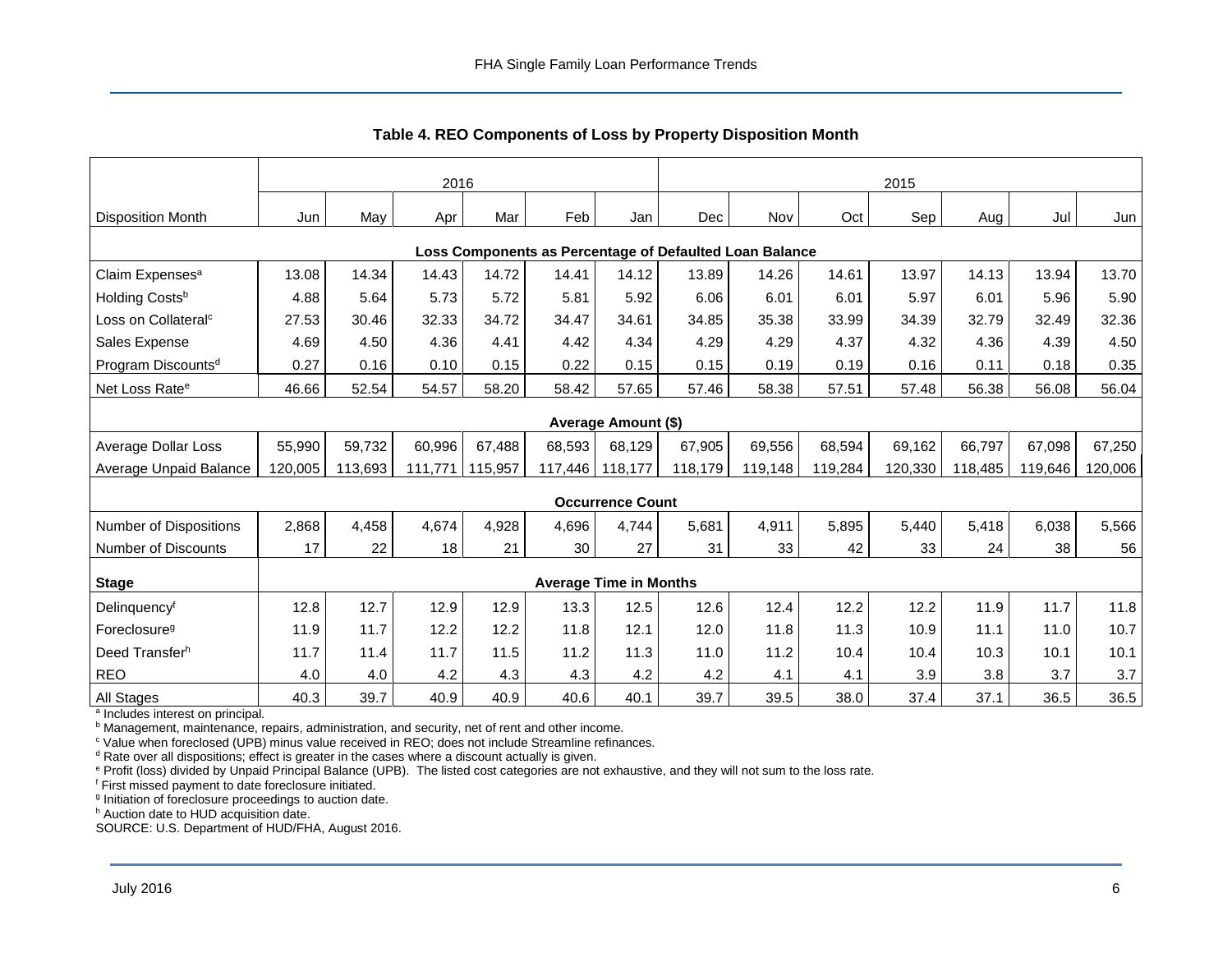<span id="page-7-0"></span>

<span id="page-7-1"></span>**Figure 1. Serious Delinquency Rate by Fiscal Year** 

NOTE: The FY 2009 cohort is separated into two parts, representing loan originations from October through March in 2009-1 and loan originations from April through September in 2009-2. The last six months of the origination period have been removed to ensure seasoning of loans.